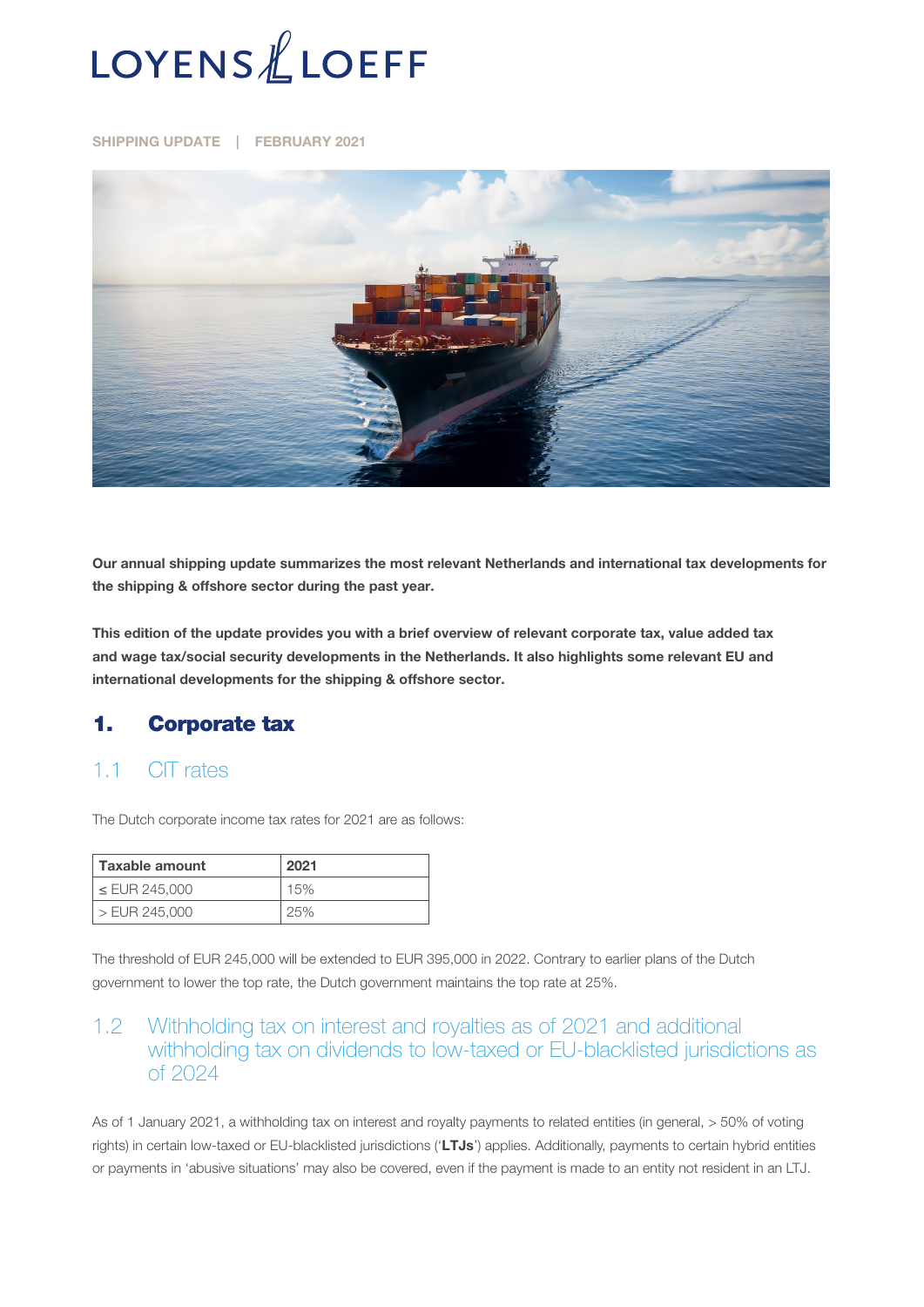The rate of the withholding tax is the top corporate income tax rate (25% in 2021). From a practical perspective, it is important to note that there are several situations that may be covered by the withholding tax that are less straightforward. These include, for instance, interest-free loans from related companies in LTJs, certain lease payments to LTJs (N.B. a lease of a vessel which qualifies as a financial lease or a hire-purchase ('*huurkoop*') may be covered) and payments not made directly to an LTJ but indirectly (e.g. a 'back-to-back' situation). Furthermore, the presence of substance (either at the level of the Dutch entity or the LTJ entity) is not relevant for the withholding tax.

The Dutch government announced that it intends to implement an additional withholding tax on dividends as of 1 January 2024 and published a draft legislative proposal for consultation on 25 September 2020. The additional withholding tax will entail a surcharge for dividend payments made directly or indirectly to shareholders in an LTS. It will only apply for dividends paid to related companies (in general >50% of voting rights).

## 1.3 Proposed changes of the loss compensation rules

As part of the Dutch Budget 2021, the Dutch government has proposed amending the loss compensation rules as laid down in the Dutch Corporate Income Tax Act. This proposal has been approved by Dutch Parliament. The entry into force date will be determined by a royal decree and is expected to be 1 January 2022. Outstanding carry forward losses, which are still available in 2022 pursuant to the existing legislation, will no longer be restricted by the current six-year term. The one-year carry back term remains unchanged. On the other hand, losses can be offset in a certain year only up to a maximum of 50% of the taxable profit realised in that particular year. An exception applies with respect to the first one million euro of annual taxable profit which can be fully offset by losses. Hence, losses should generally not expire in time, but especially for multinationals it could take longer to utilize them, which may have an impact on the valuation of deferred tax assets.

### 1.4 Possible new group regime

In June of 2019, the Ministry of Finance issued a public consultation on the alternatives to replace the existing fiscal unity regime by another regime. In the consultation paper four alternatives were presented:

- i. Continuation of the existing system (with full consolidation of group companies into the parent company) including the newly introduced [anti-abuse rules;](https://www.loyensloeff.com/en/en/news/news-articles/dutch-parliament-approves-bill-to-change-the-dutch-tax-consolidation-regime/-n6991/)
- ii. Abolishment of the present fiscal unity regime;
- iii. Introduction of a "UK-style" profit- and loss pooling system (without consolidation for tax purposes);
- iv. Extension of the existing system also to foreign qualifying group companies (including the extension/tightening of the object exemption for foreign PE-profits).

The outcome of the public consultation document has been published on Budget Day (15 September 2020). Most support is available for alternatives (i) and (iii). The introduction of alternative (iii) may have significant impact on Dutch fiscal unities that benefit from the Dutch tonnage tax regime where the ownership and management of vessels are separated between different legal entities, because they would no longer qualify for the requirements for the tonnage tax requirements on a stand-alone basis. For that reason, the Royal Dutch Shipping Association ('KVNR') issued a position paper to react on the consultation document stressing the need for amendments to the Dutch tonnage tax regime if alternative (iii) would be implemented. It follows from the outcome of the public consultation document that the State Secretary of Finance is (now) aware of this issue. The State Secretary of Finance leaves the decision to submit a draft legislative proposal to the next Dutch government (N.B. on 17 March 2021 there are elections in the Netherlands for the Lower House of Parliament) and also indicated that it will take a couple of years before a new group regime will be implemented (if it will be implemented at all).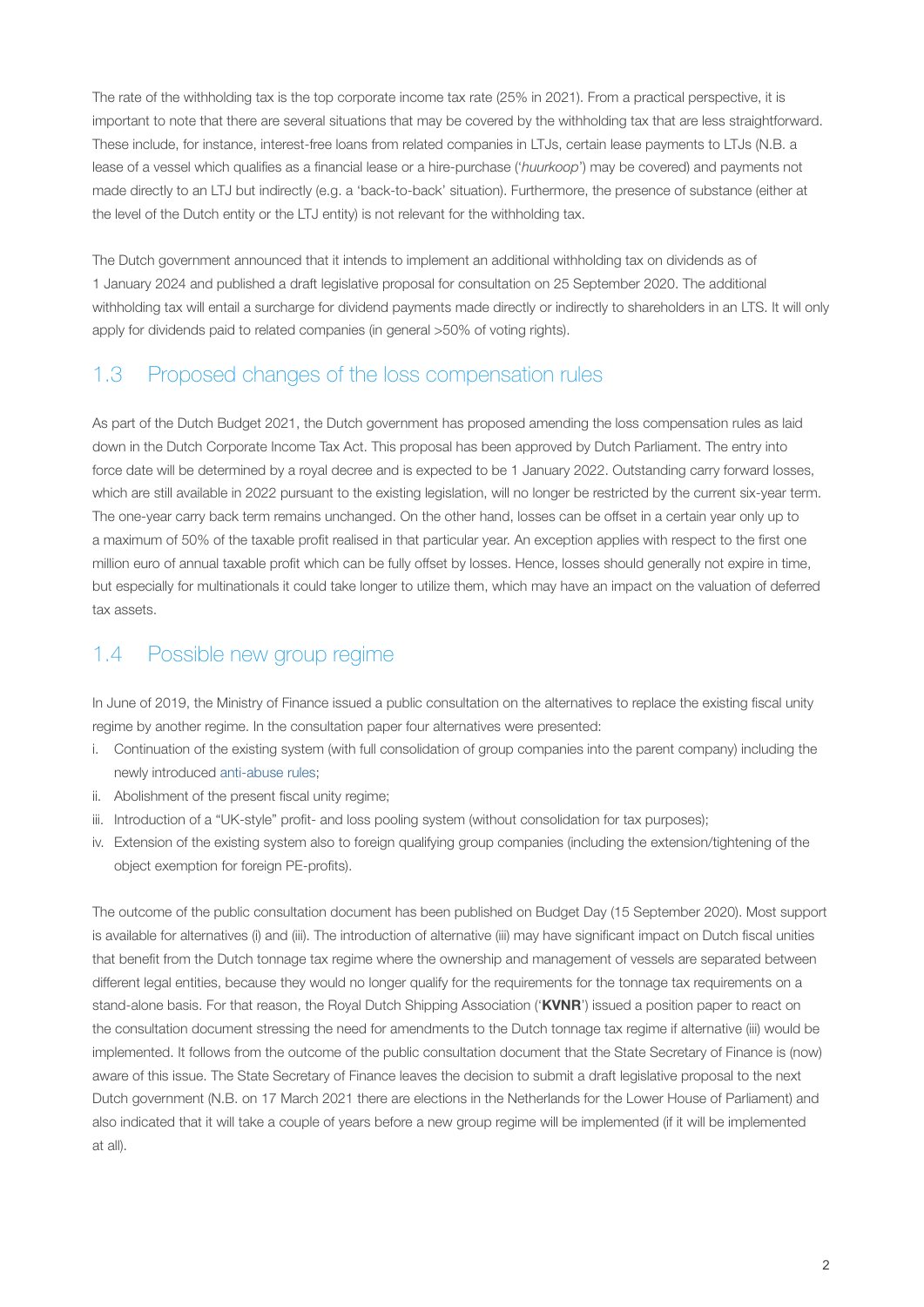# 1.5 General exception to the EEA flag requirement in 2021

One of the conditions for applying the Dutch tonnage tax regime to a vessel that is owned, co-owned or held in bareboat charter is that the vessel flies an EEA flag. A general exception to this flag requirement applies if it has been determined by ministerial regulation that the percentage of net tonnage of self-owned vessels that qualify for the tonnage tax regime and that fly an EEA flag with respect to the total net tonnage of vessels qualifying for the tonnage tax regime in a certain period has not decreased compared to the previous period<sup>1</sup>. The general exception did not apply in 2016 - 2020 but does apply in 2021. This means that vessels added to the fleet during this calendar year do not necessarily have to fly an EEA flag in order to fall within the scope of the tonnage tax regime provided that the shipowner / ship manager already owns /manages at least one EEA-flagged vessel. Since the introduction of the flag requirement in 2006, the general exception to the flag requirement applied for the years 2006, 2007, 2008, 2012, 2014, 2015 and 2021.

### 1.6 Impact Brexit on application of the tonnage tax regime

The UK left the EU on 31 January 2020. A transition period started thereafter and lasted until 31 December 2020. During this transition period the UK and Gibraltar flag were still considered to be an EU flag. As of 1 January 2021, the UK and Gibraltar flag do not qualify as EU flag anymore. This may have adverse consequences for the application of the tonnage tax regime since the EEA flag ratio of a taxpayer's fleet is (also) relevant when determining whether a non EEA flagged vessel that is added to the fleet can benefit from the tonnage tax regime. Due to the general exception to the EEA flag requirement in 2021 (see 1.5 above) the adverse consequences might be limited in 2021.

### 1.7 Evaluation fiscal incentives for the shipping industry

The Dutch fiscal incentives for the shipping industry (tonnage tax, accelerated and random depreciation and seafarer's wage tax relief) are evaluated every few years. The Minister of Infrastructure and Water Management indicated on questions raised by members of the Lower House of Parliament that the outcome of the current evaluation will be published in the first half year of 2021. The Minister recognizes that certain aspects of the Dutch tonnage tax regime are stricter compared to other countries but indicated that the government first wants to await the outcome of the current evaluation before commenting on the desirability and possible amendment of the Dutch tonnage tax regime.

### 2. Value added tax

#### 2.1 Brexit

#### 2.1.1 General

The UK is treated as a third country as of January 2021 for VAT. This should not result in significant changes in the VAT-treatment of transport services performed by shipping companies.

It is however noted that due to the Brexit, it is no longer possible for UK companies to act as exporter of record on the EU export declaration, as the exporter should be established in the EU. In order to export goods from the EU, UK companies will have to appoint an EU established company, i.e. a logistic service provider, that acts as the exporter of record.

#### 2.1.2 B2B transport of goods

B2B transport services of goods (i.e. transport provided to VAT taxable persons) will remain VAT taxable in the country of establishment of the customer. If the shipping agency is not established and does not have a permanent establishment in that country of the customer, the reverse charge mechanism applies to these services.

Please note that the exceptions do not apply to tugs and dredgers.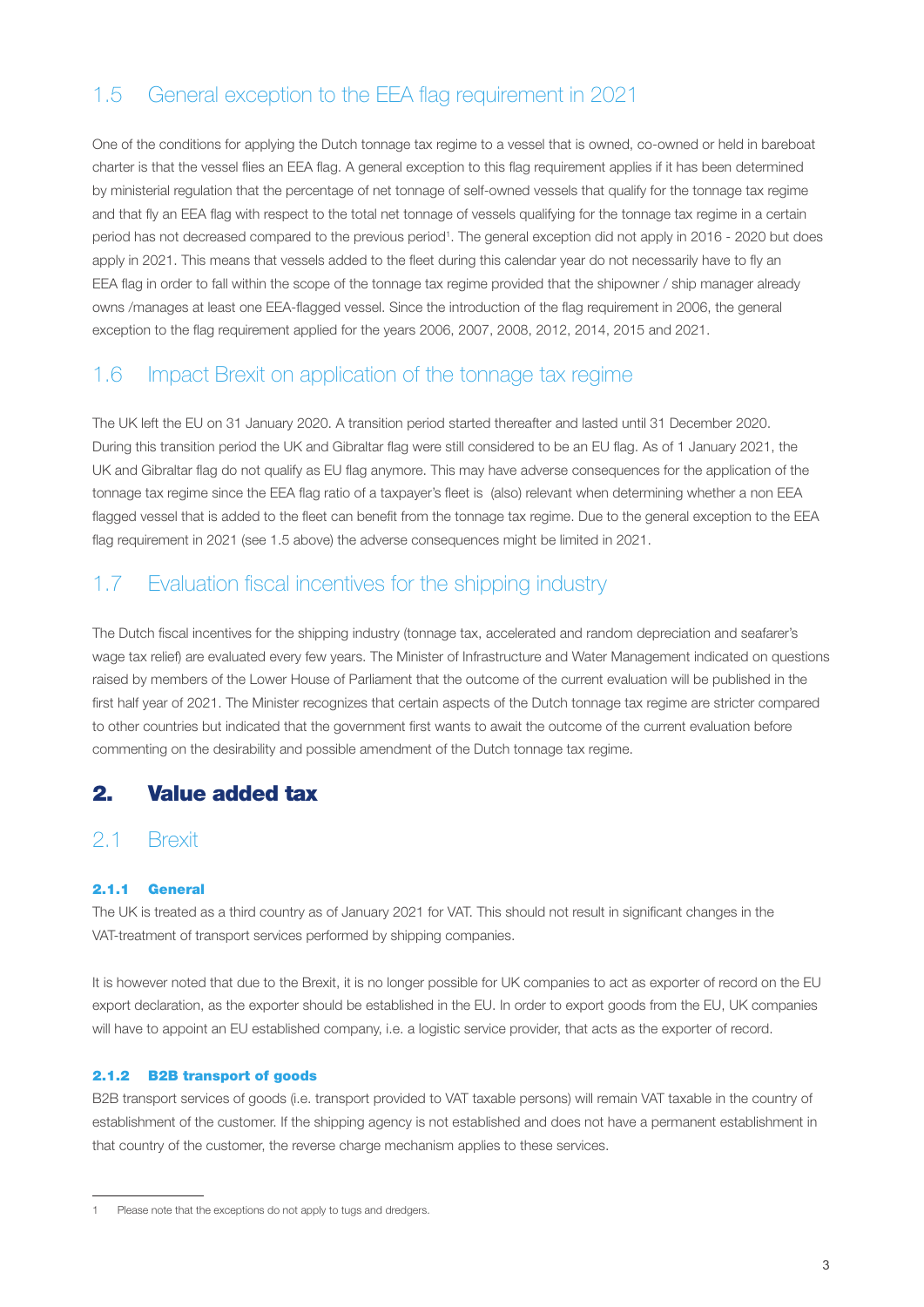This means that the shipping company has to issue invoices without VAT. The VAT due in the country of the customer is due by the customer, who can deduct the reverse charge VAT due in the same VAT return.

The company should not include the outgoing or incoming services as ICSales. Rather, the services subject to UK VAT in the UK will not be included in the NL VAT returns at all.

If the services are subject to VAT in the Netherlands, i.e. the customer is established in the Netherlands, then the 0% VAT rate could apply in case of transportation of goods that not have been imported in the EU (yet) or goods that will be exported from the EU.

#### 2.1.3 B2C transport of goods

B2C transport services (i.e. transport provided to a customer that does not qualify as VAT taxable person) are VAT taxable:

- in the country where the transport starts, in case of transport of goods between two EU countries;
- in the country or countries where transport physically takes place, proportionate to the distances covered, in other cases of transport of goods.

If the services are subject to VAT in the Netherlands, then the 0% VAT rate could apply in case of transportation of goods that have not been imported in the EU (yet) or goods that will be exported from the EU.

#### 2.1.4 B2B and B2C passenger transport

Passenger transport is subject to VAT in the country or countries where the transport takes place, proportionate to the distances covered.

If the services are subject to VAT in the Netherlands, then the 0% VAT rate applies in case of transport from or to a destination outside the Netherlands. This Dutch 0% VAT rate also applies to means of transports (cars and/or motorcycles) that are transported along with the passengers.

### 3. Wage tax / social security

#### 3.1 Seafarer's wage tax relief update

#### 3.1.1 General

Shipowners might be eligible for a wage tax facility called the seafarer's wage tax relief ('*afdrachtsvermindering zeevaart*') if certain criteria are met. This facility grants these owners a rebate on the wage tax and employee's social security contributions that must be paid to the tax authorities. Its aim is to enhance the international competitive position of the Dutch shipping industry and preserve the (employment in) the shipping industry by decreasing the employment costs.

To be eligible for this facility as shipowner, the following criteria should be met:

- 1. the employees must be employees within the meaning of the Wage Tax Act 1964;
- 2. the shipowner must be a withholding tax agent within the meaning of the Wage Tax Act 1964;
- 3. the employees must be qualifying seafarers;
- 4. certain criteria's regarding the ship on which employment activities are performed should be met:
	- a. the ship should fall within the scope of the Seafarers Act;
	- b. the ship should have a Dutch sealetter ('*zeebrief*') and Dutch flag;
	- c. the ship should be exploited within a business context;
	- d. the exploitation of the ship should take place at sea for at least 50% of the time and
	- e. the ship should be used for one of the following activities: a) the transport of goods or persons in international traffic by sea, b) the transport of goods or persons by sea for the benefit of the exploration or exploitation of natural resources at sea, c) certain types of towing and rescue work and d) dredging activities.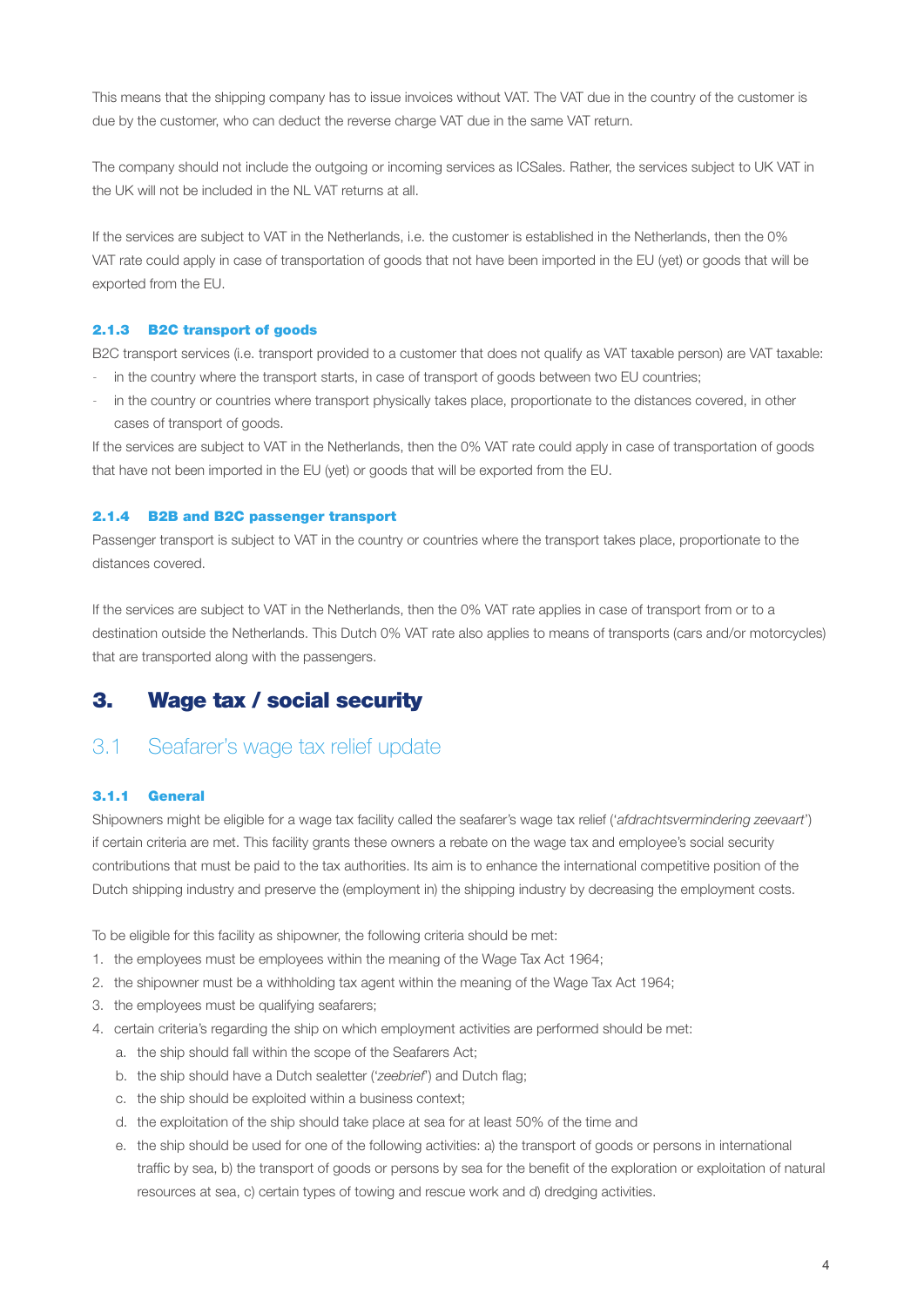#### 3.1.2 Tax audits – position paper

The Dutch tax authorities ('DTA') have conducted several tax audits in recent years where it came apparent that they hold some disputable opinions regarding certain application criteria which mostly affect Dutch shipowners with offshore support vessels. For instance, the tax authorities are of the opinion that:

- goods or individuals have to leave the ship in port or at an offshore location, otherwise there is no 'transport' within the meaning of the seafarer's wage tax relief;
- transport activities should be the core activity of the ship;
- transport between offshore locations outside the Dutch territorial waters but within the Dutch EEZ is not a form of 'international transport';
- the seafarer's wage tax relief can only be applied on the crew that keeps the ship running (captains, officers and sailors).

The KVNR has discussed these positions with Loyens & Loeff after which, as joint effort, a position paper was prepared that discusses the scope of seafarers wage tax relief, addresses some of the discussion items and provides potential solutions. This position paper has been shared with the Dutch government for purposes of the evaluation of the fiscal incentives for the shipping industry (see 1.7).

#### 3.1.3 Impact COVID-19

In addition to the above, the COVID-19 pandemic has made it more difficult for shipowners to utilize this facility, because ships are forced to spend longer periods in port than originally planned and expected. Consequently, the requirement of 50% of activity at sea per payroll period is difficult to meet. We understand that the KVNR has discussed this issue with the Ministry of Finance in the first half of 2020. Based on these discussions the KNVR expects that the tax authorities will approach any problems regarding the 50%-criterium in a pragmatic way. Please note that this will likely only be the case with respect to additional waiting days or when the ship remains operational in port, not when ships are out of use for a longer period of time. Cases can be discussed with the tax authorities in case of doubt or if certainty in advance is desired.

#### 3.2 Temporary job-related investment incentive (BIK)

In order to retain and to create more jobs, a job-related investment incentive has been introduced in the form of a tax credit as per 1 January 2021 ('BIK'). This tax credit can be set off against the payment of payroll tax (i.e. wage tax and national insurance contributions). As a result, this subsidy can also be effectuated if a company does not have taxable profits. It can only be claimed if sufficient wage tax and national insurance contributions are due. If a shipowner cannot redeem the full amount of seafarers' wage tax relief because the withheld wage tax is less than the relief, the BIK can effectively not be claimed.

The investment subsidy is only available to companies who are subject to both Dutch payroll tax and Dutch corporate income tax. For the time being awaiting approval of the European Commission the BIK can only be applied at the level of the company, not at CIT fiscal unity level.

The temporary subsidy is aimed at new business assets of which the investment commitment is entered into on or after 1 October 2020. The investment must be paid in full in 2021 or 2022 and must be taken into use no later than 6 months after the last payment has been made. The investment incentive can coincide with other current investment incentives. Submissions are possible as from 1 September 2021. Certain business assets are excluded from the scope of the temporary investment subsidy. Based on the current wording of the legislation investments that entirely fall within the scope of the Dutch tonnage tax scheme seem to be excluded for the BIK. However, we wonder whether this is what is intended given the remark during the parliamentary history that the BIK can coincide with other investment incentives and also because investments in vessels for which a profit split is prescribed for purposes of the tonnage tax regime do seem to qualify for the BIK.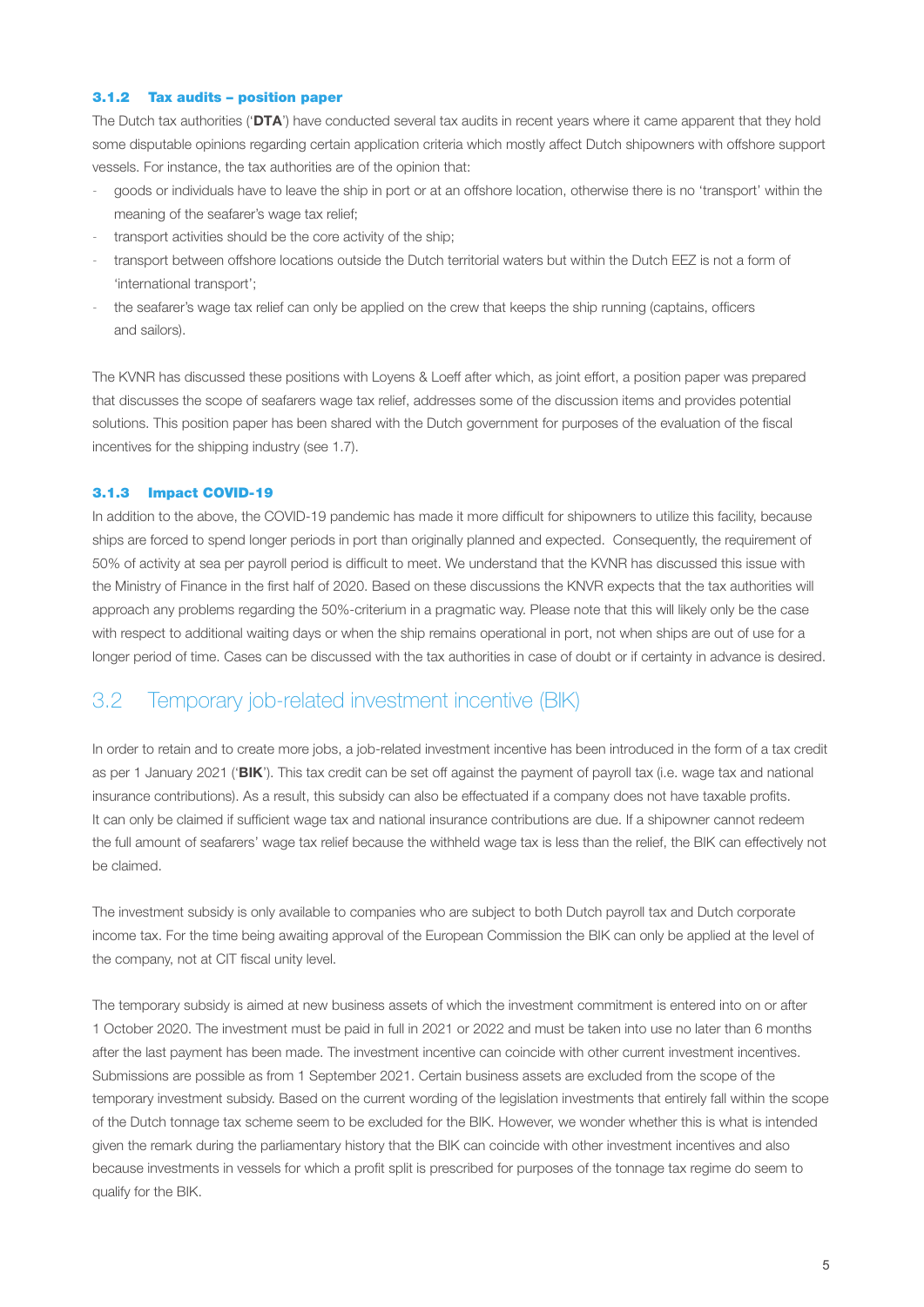Business eligible for the investment incentive can deduct 3.9% of their investments up to EUR 5 million per calendar year from their payroll tax and 1.8% of their investments in the excess of this amount. The minimum investment for which the tax credit can be claimed is EUR 20,000, whereby the investment per business asset must be at least EUR 1,500.

The law contains a possible adjustment of the aforementioned rates to 5% for investments up to  $\epsilon$  5 million, resp. 2.08% for the portion above. This part of the law is not yet in force. The entry into force is dependent on the approval of the European Commission to be able to apply the BIK within the fiscal unity for corporate tax purposes. In case of approval, the adjustment will be in force with retroactive effect to 1-1-2021.

### 4. International and EU shipping tax developments

## 4.1 OECD BEPS 2.0: Pillar 1 and Pillar 2 Blueprints published

In May 2019 the OECD published its program of work for developing a solution to the tax challenges arising from the digitalisation of the economy. The program is divided in two pillars (Pillar 1 and 2). [Pillar 1](https://www.loyensloeff.com/en/en/news/news-articles/oecd-heading-beyond-the-arm-s-length-principle-without-ring-fencing-the-digital-economy-n17077/) seeks to allocate more profits to the 'market jurisdictions' (new taxing rights) for certain digital activities. [Pillar 2](https://www.loyensloeff.com/en/en/news/news-articles/oecd-s-plans-for-global-minimum-taxation-the-next-steps-n17417/) aims at ensuring that profits are subject to a minimum level of tax on a worldwide basis. In October and November 2019 the OECD issued a first round of consultation on Pillar 1 respectively Pillar 2. The ECSA reacted for both consultations with a request for a carve-out for the shipping industry both under Pillar 1 and Pillar 2 changes based on the special tax status of the shipping industry (residence taxation of shipping income under article 8 OECD Model Convention and special tax regimes applicable in almost all maritime countries). In October 2020 the OECD issued two Blueprints on the Pillar 1 and 2 project, followed by a second consultation round during October and November 2020. Both the Pillar 1 and 2 Blueprints contain a shipping carve-out, however, the shipping carve-out for the Pillar 2 – project is not approved yet by the OECD/G20 Inclusive Framework on BEPS ('IF'). The ECSA (together with WSC, ICS and CLIA) again filed a [submission](https://www.loyensloeff.com/media/479344/ingediende-submissie-maritieme-sector-op-oecd-digital-tax-initiative.pdf) with the request to approve the Pillar 2 shipping carve-out. Also our colleague Ton Stevens filed a [scientific article](https://www.loyensloeff.com/media/479346/efs-30th-anniversary-contribution-shipping-carve-out-pillar-one-and-two.pdf) as a submission on a private basis.

Without such carve-outs the shipping industry may face rather huge tax and administrative challenges under both Pillar 1 and 2 changes. The coming half year it will become more clear whether and to what extent (i) the OECD-countries will approve the proposed Pillar 1 and 2 changes and (ii) a special carve-out for the shipping industry will be approved for also with respect to Pillar 2.

### 4.2 EU state aid: General Court decides on Spanish Tax Lease

On 23 September 2020 the General Court of the EU finally decided – after a long-lasting EU court proceedings – that the Spanish tax system applicable to certain finance lease agreements (the so-called Spanish Tax Lease; "STL") for newbuilt vessels constitutes unlawful state aid and has to be repaid by the beneficiaries of this tax scheme. The General Court based its decision for the major part on the discretionary authority of the Spanish tax authorities to set the parameters (mainly accelerated and early depreciation possibilities) of the applied tax scheme. After the initial start of the EU state aid proceedings the Spanish government adapted the STL and abolished this discretionary authority (so-called STL 2.0, which introduction was approved in advance by the EU Commission). Therefore, this decision by the General Court on the STL 1.0 does not seem to have a major impact on the STL 2.0 – scheme. In its decision the General Court pointed out that the investors into the scheme (which was set up through a fiscally transparent EIG) are the beneficiaries of the unlawful state aid and, therefore, are the tax subjects that have to repay the unlawful state aid (regardless of the fact that the tax advantages are commercially shared with other subjects (e.g. the shipowners that leased the newbuilt vessels)).